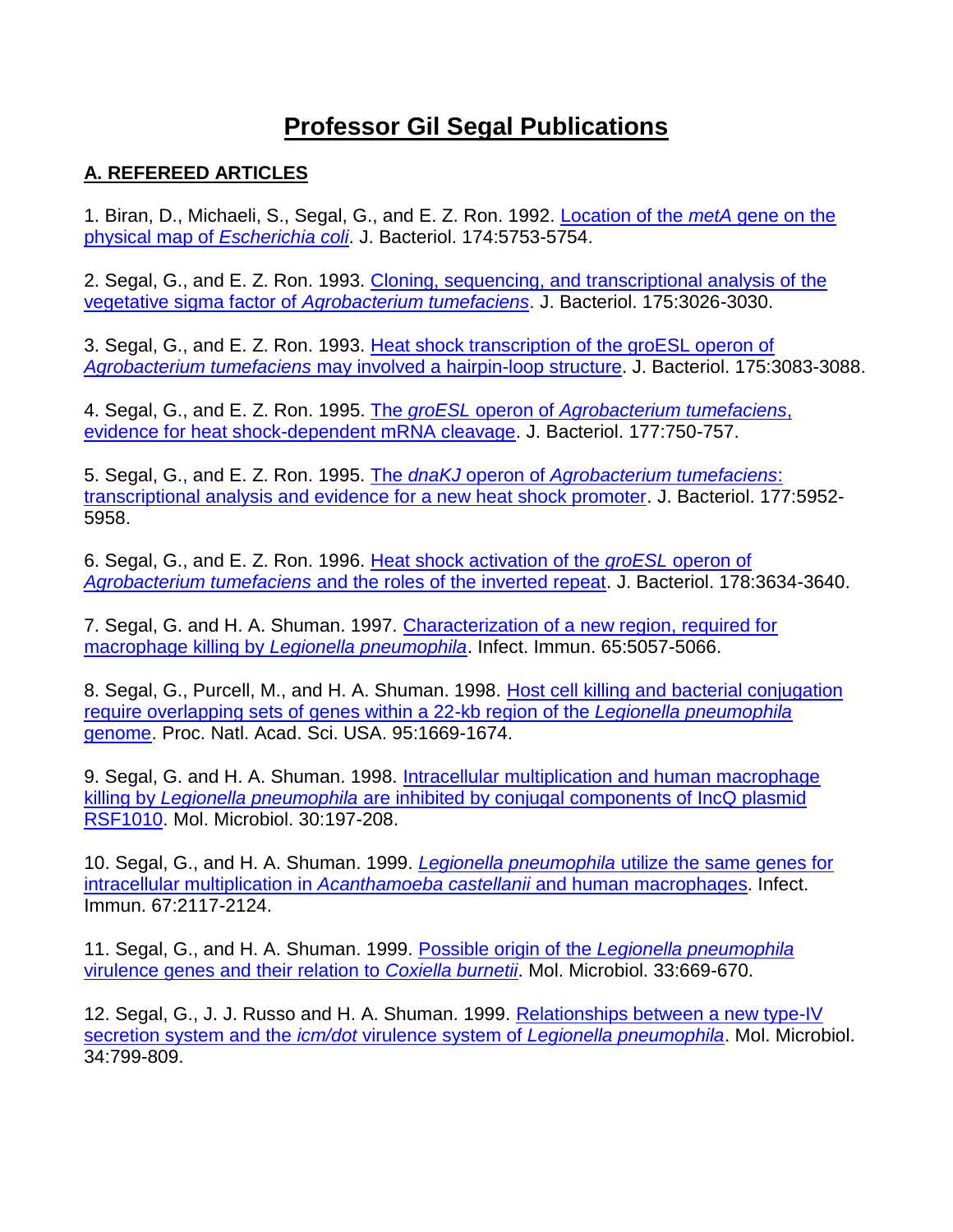13. Hilbi, H., G. Segal and H. A. Shuman. 2001. [Icm/Dot-dependent upregulation of](http://www.ncbi.nlm.nih.gov/pubmed/11722729) phagocytosis by *[Legionella pneumophila](http://www.ncbi.nlm.nih.gov/pubmed/11722729)*. Mol. Microbiol. 42:603-618.

14. Zusman, T., O. Gal-Mor and G. Segal. **2002**. Characterization of a *[Legionella pneumophila](http://www.ncbi.nlm.nih.gov/pubmed/11741845)* [relA insertion mutant and the role of RelA and RpoS in virulence gene expression.](http://www.ncbi.nlm.nih.gov/pubmed/11741845) **J. Bacteriol.** 184:67-75.

15. Toren, A., G. Segal, E. Z. Ron, and E. Rosenberg. **2002.** [Structure-function studies of the](http://www.ncbi.nlm.nih.gov/pubmed/12030851) [recombinant protein bioemulsifier AlnA.](http://www.ncbi.nlm.nih.gov/pubmed/12030851) **Environ. Microbiol.** 4:257-261.

16. Gal-Mor, O., T. Zusman and G. Segal. **2002**. [Analysis of DNA regulatory elements required](http://www.ncbi.nlm.nih.gov/pubmed/12081952) for the expression of the *[Legionella pneumophila icm](http://www.ncbi.nlm.nih.gov/pubmed/12081952)* and *dot* virulence genes. **J. Bacteriol.** 184:3823-3833.

17. Gal-Mor, O., and G. Segal. **2003**. The *Legionella pneumophila* [GacA homolog \(LetA\) is](http://www.ncbi.nlm.nih.gov/pubmed/12668142) involved in the regulation of *icm* [virulence genes and is required for intracellular multiplication](http://www.ncbi.nlm.nih.gov/pubmed/12668142)  in *[A. castellanii](http://www.ncbi.nlm.nih.gov/pubmed/12668142)*. **Microb. Pathog.** 34:187-194.

18. Zusman, T., G. Yerushalmi and G. Segal. **2003**. [Functional similarities between the icm/dot](http://www.ncbi.nlm.nih.gov/pubmed/12819052) [pathogenesis system of](http://www.ncbi.nlm.nih.gov/pubmed/12819052) *Coxiella burnetii* and *Legionella pneumophila*. **Infect. Immun**. 71: 3714-3723.

19. Gal-Mor, O., and G. Segal. **2003**. [Identification of CpxR as a positive regulator of the](http://www.ncbi.nlm.nih.gov/pubmed/12897011) *icm/dot* virulence genes of *[Legionella pneumophila](http://www.ncbi.nlm.nih.gov/pubmed/12897011)*. **J. Bacteriol**. 185:4908-4919.

20. Chen, J., K. Suwwan de Felipe, M. Clarke, H. Lu, R. Anderson, G. Segal and H. A. Shuman. **2004**. *Legionella* [effectors that promote non-lytic release from protozoa.](http://www.ncbi.nlm.nih.gov/pubmed/14988561) **Science**. 303:1358-1361.

21. Zusman, T., M. Feldman, E. Halperin and G. Segal. **2004.** [Characterization of the](http://www.ncbi.nlm.nih.gov/pubmed/15155646) *icmH* and *icmF* genes required for *Legionella pneumophila* [intracellular growth, genes that are](http://www.ncbi.nlm.nih.gov/pubmed/15155646)  [present in many bacteria associated with eukaryotic cells.](http://www.ncbi.nlm.nih.gov/pubmed/15155646) **Infect. Immun.** 72:3398-3409.

22. Feldman, M., and G. Segal. **2004**. [A specific genomic location within the](http://www.ncbi.nlm.nih.gov/pubmed/15271909) *icm/dot* pathogenesis region of different *Legionella* [species encodes for functionally similar](http://www.ncbi.nlm.nih.gov/pubmed/15271909)  [nonhomologous virulence proteins.](http://www.ncbi.nlm.nih.gov/pubmed/15271909) **Infect. Immun.** 72:4503-4511.

23. Chien, M., I. Morozova, S. Shi, H. Sheng, J. Chen, S. M. Gomez, G. Asamani, K. Hill, J. Nuara, M. Feder, J. Rineer, J. J. Greenberg, V. Steshenko, S. H. Park, B. Zhao, E. Teplitskaya, J. R. Edwards, S. Pampou, A. Georghiou, I. Chou, W. Iannuccilli, M. E. Ulz, D. H. Kim, A. Geringer-Sameth C. Goldsberry, P. Morozov, S. G. Fischer, G. Segal, X. Qu, A. Rzhetsky, P. Zhang, E. Cayanis, P. J. De Jong, J. Ju, S. Kalachikov, H. A. Shuman, and J. J. Russo. **2004**. [The genomic sequence of the accidental pathogen](http://www.ncbi.nlm.nih.gov/pubmed/15448271) *Legionella pneumophila*. **Science**. 305: 1966-1968.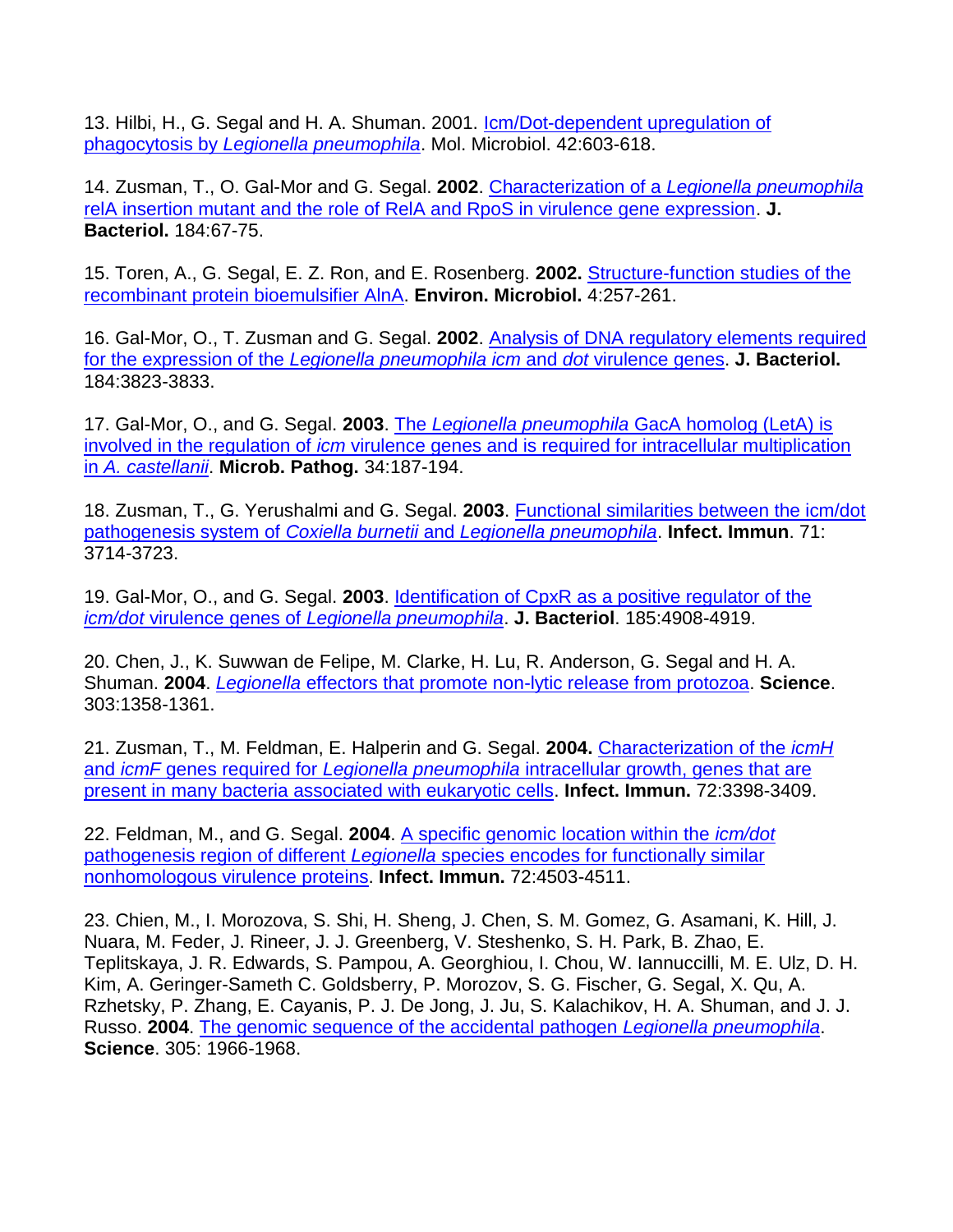24. Bekerman, R., G. Segal, E.Z. Ron and E. Rosenberg. **2005**. [The AlnB protein of the](http://www.ncbi.nlm.nih.gov/pubmed/15630518) [bioemulsan alasan is a peroxiredoxin.](http://www.ncbi.nlm.nih.gov/pubmed/15630518) **Appl. Microbiol. Biotechnol.** 66:635-641.

25. Feldman, M., T. Zusman, S. Hagag and G. Segal. **2005**. [Coevolution between non](http://www.ncbi.nlm.nih.gov/pubmed/16091472)[homologous but functionally similar proteins and their conserved partners in the](http://www.ncbi.nlm.nih.gov/pubmed/16091472) *Legionella* [pathogenesis system.](http://www.ncbi.nlm.nih.gov/pubmed/16091472) **Proc. Natl. Acad. Sci. USA.** 102:12206-12211.

26. Yerushalmi, G., T. Zusman and G. Segal. **2005**. [Additive effect on intracellular growth by](http://www.ncbi.nlm.nih.gov/pubmed/16239561) *Legionella pneumophila* [Icm/Dot proteins containing a Lipobox motif.](http://www.ncbi.nlm.nih.gov/pubmed/16239561) **Infect. Immun.** 73:7578- 7587.

27. Zusman, T., G. Aloni, E. Halperin, H. Kotzer, E. Degtyar, M. Feldman and G. Segal. **2007**. [The Response Regulator PmrA is a Major Regulator of the](http://www.ncbi.nlm.nih.gov/pubmed/17302824) *icm/dot* type-IV secretion system in *[Legionella pneumophila](http://www.ncbi.nlm.nih.gov/pubmed/17302824)* and *Coxiella burnetii*. **Mol. Microbiol.**63:1508-1523.

28. Feldman, M., and G. Segal. **2007**. [A pair of highly conserved two-component systems](http://www.ncbi.nlm.nih.gov/pubmed/17337587) [participates in the regulation of the hyper variable FIR proteins in different](http://www.ncbi.nlm.nih.gov/pubmed/17337587) *Legionella* species. **J. Bacteriol.** 189:3382-3391.

29. Altman E. and G. Segal. **2008**. [The response regulator CpxR directly regulates the](http://www.ncbi.nlm.nih.gov/pubmed/18192394) expression of several *Legionella pneumophila icm/dot* [components as well as new](http://www.ncbi.nlm.nih.gov/pubmed/18192394)  [translocated substrates.](http://www.ncbi.nlm.nih.gov/pubmed/18192394) **J. Bacteriol.** 190:1985-1996.

30. Zusman, T., E. Degtyar and G. Segal. **2008**. [Identification of a hypervariable region](http://www.ncbi.nlm.nih.gov/pubmed/18694969) containing new *Legionella pneumophila* [Icm/Dot translocated substrates using the conserved](http://www.ncbi.nlm.nih.gov/pubmed/18694969)  *icmQ* [regulatory signature.](http://www.ncbi.nlm.nih.gov/pubmed/18694969) **Infect. Immun.** 76: 4581-4591.

31. Rasis, M., and G. Segal. **2009**. [The LetA-RsmYZ-CsrA regulatory cascade, together with](http://www.ncbi.nlm.nih.gov/pubmed/19400807) [RpoS and PmrA, post-transcriptionally regulates stationary phase activation of](http://www.ncbi.nlm.nih.gov/pubmed/19400807) *Legionella pneumophila* [Icm/Dot effectors.](http://www.ncbi.nlm.nih.gov/pubmed/19400807) **Mol. Microbiol.** 72:995-1010.

32. Degtyar, E., T. Zusman, M. Ehrlich and G. Segal. **2009**. A *Legionella* [effector acquired from](http://www.ncbi.nlm.nih.gov/pubmed/19438520) [protozoa is involved in sphingolipids metabolism and is targeted to the host cell mitochondria.](http://www.ncbi.nlm.nih.gov/pubmed/19438520) **Cell. Microbiol.** 11:1219-1235.

33. Burstein, D., T. Zusman, E. Degtyar, R. Viner, G. Segal and T. Pupko. **2009**. [Genome](http://www.ncbi.nlm.nih.gov/pubmed/19593377)scale identification of *Legionella pneumophila* [effectors using a machine learning approach.](http://www.ncbi.nlm.nih.gov/pubmed/19593377) **PLoS Pathog.** 5(7): e1000508.

34. Hurtado-Guerrero, R., T. Zusman, S. Pathak, A. F. M. Ibrahim, S. Shepherd, A. Prescott, G. Segal and D. M. F. van Aalten.**2010.** [Molecular mechanism of elongation factor 1A inhibition](http://www.ncbi.nlm.nih.gov/pubmed/20030628)  by a *[Legionella pneumophila](http://www.ncbi.nlm.nih.gov/pubmed/20030628)* glycosyltransferase. **Biochem. J.** 426(3):281-292.

35. Rubinstein, D. N., D. Zeevi, Y. Oren, G. Segal, and T. Pupko. **2011**. [The operonic Location](http://www.ncbi.nlm.nih.gov/pubmed/21690561) [of auto-transcriptional repressors is highly conserved in bacteria.](http://www.ncbi.nlm.nih.gov/pubmed/21690561) **Mol. Biol. Evol.** 28:3309- 3318.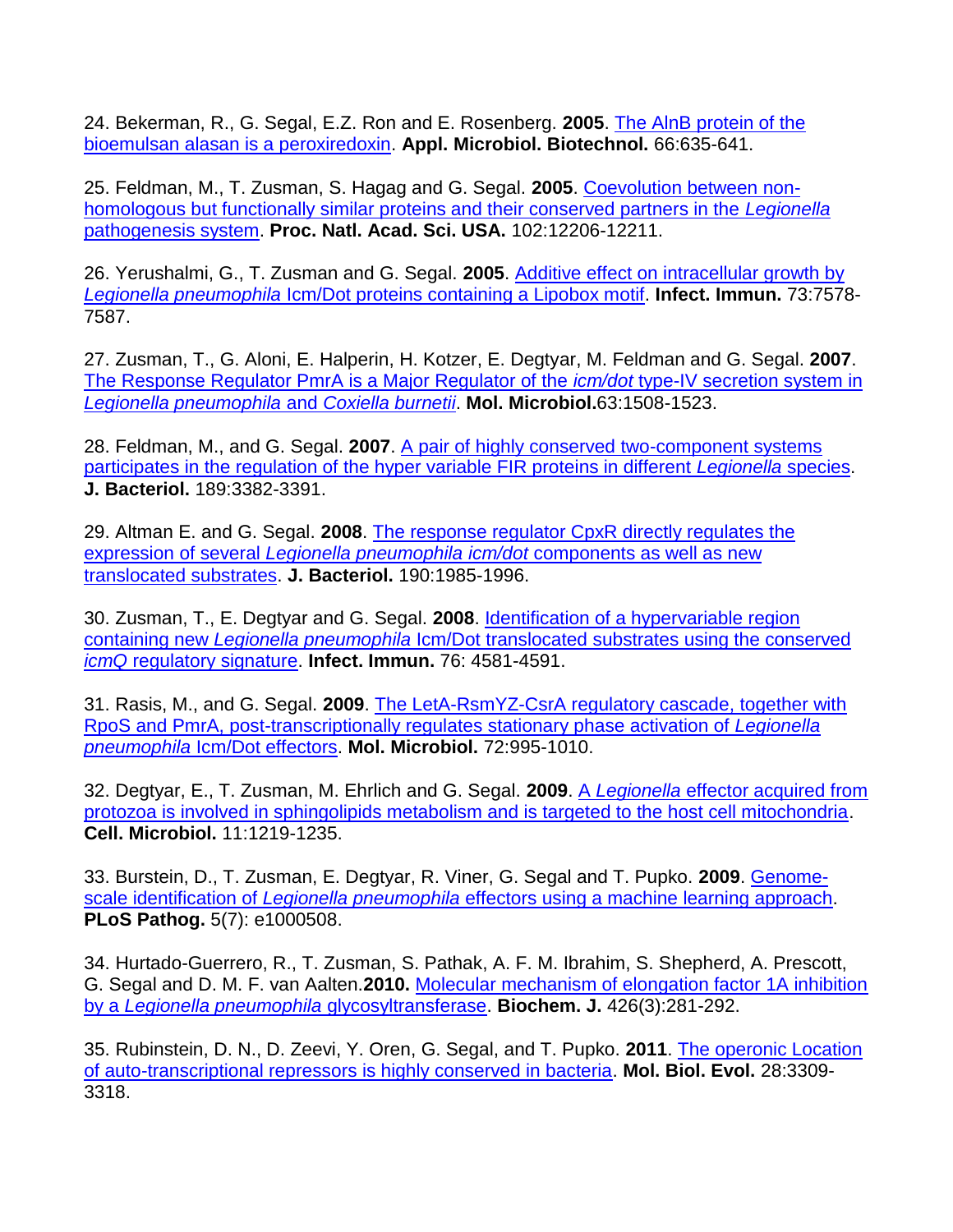36. Viner, R., D. Chetrit, M. Ehrlich and G. Segal. **2012**. [Identification of two](http://www.ncbi.nlm.nih.gov/pubmed/23133385) *Legionella pneumophila* [effectors that manipulate host phospholipids biosynthesis.](http://www.ncbi.nlm.nih.gov/pubmed/23133385) **PLoS Pathog**. 8(11):e1002988.

37. Lifshitz, Z., D. Burstein, M. Peeri, T. Zusman, K. Schwartz, H. A. Shuman, T. Pupko, and G. Segal. **2013**. [Computational modeling and experimental validation of the](http://www.ncbi.nlm.nih.gov/pubmed/23382224) *Legionella* and *Coxiella* [virulence-related Type-IVB secretion signal.](http://www.ncbi.nlm.nih.gov/pubmed/23382224) **Proc. Natl. Acad. Sci. USA.** 110(8): E707-E715.

38. Nevo, O., T. Zusman, M. Rasis, Z. Lifshitz and G. Segal. **2014**. [Identification of](http://www.ncbi.nlm.nih.gov/pubmed/24272784) *Legionella pneumophila* [effectors regulated by the LetAS-RsmYZ-CsrA regulatory cascade, many of](http://www.ncbi.nlm.nih.gov/pubmed/24272784)  [which modulate vesicular trafficking.](http://www.ncbi.nlm.nih.gov/pubmed/24272784) **J. Bacteriol.** 196:681-692.

39. Lifshitz, Z., D. Burstein, K. Schwartz, H. A. Shuman, T. Pupko, and G. Segal. **2014**. Identification of novel *Coxiella burnetii* [Icm/Dot effectors and genetic analysis of their](http://www.ncbi.nlm.nih.gov/pubmed/24958706)  [involvement in modulating a mitogen-activated protein kinase pathway.](http://www.ncbi.nlm.nih.gov/pubmed/24958706) **Infect. Immun.** 82:3740-3752.

40. Zusman, T., Y. Speiser and G. Segal. **2014**. [Two Fis regulators directly repress the](http://www.ncbi.nlm.nih.gov/pubmed/25225276) [expression of numerous effector-encoding genes in](http://www.ncbi.nlm.nih.gov/pubmed/25225276) *Legionella pneumophila*. **J.**  .**Bacteriol**.196:4172-4183

41. Feldheim S. Y., T. Zusman, Y. Speiser and G. Segal. 2016. The Legionella pneumophila CpxRA two-component regulatory system - new insights into CpxR's function as a dual regulator and its connection to the effectors regulatory network. Mol. Microbiol. In press (doi: 10.1111/mmi.13290). http://www.ncbi.nlm.nih.gov/pubmed/26713766

42. Burstein D., F. Amaro, T. Zusman, Z. Lifshitz, O. Chen, T. Pupko, HA. Shuman and G. Segal. 2016. Genomic analysis of 38 Legionella species identifies large and diverse effector repertoires. Nature Genetics. In press (doi: 10.1038/ng.3481) http://www.ncbi.nlm.nih.gov/pubmed/26752266